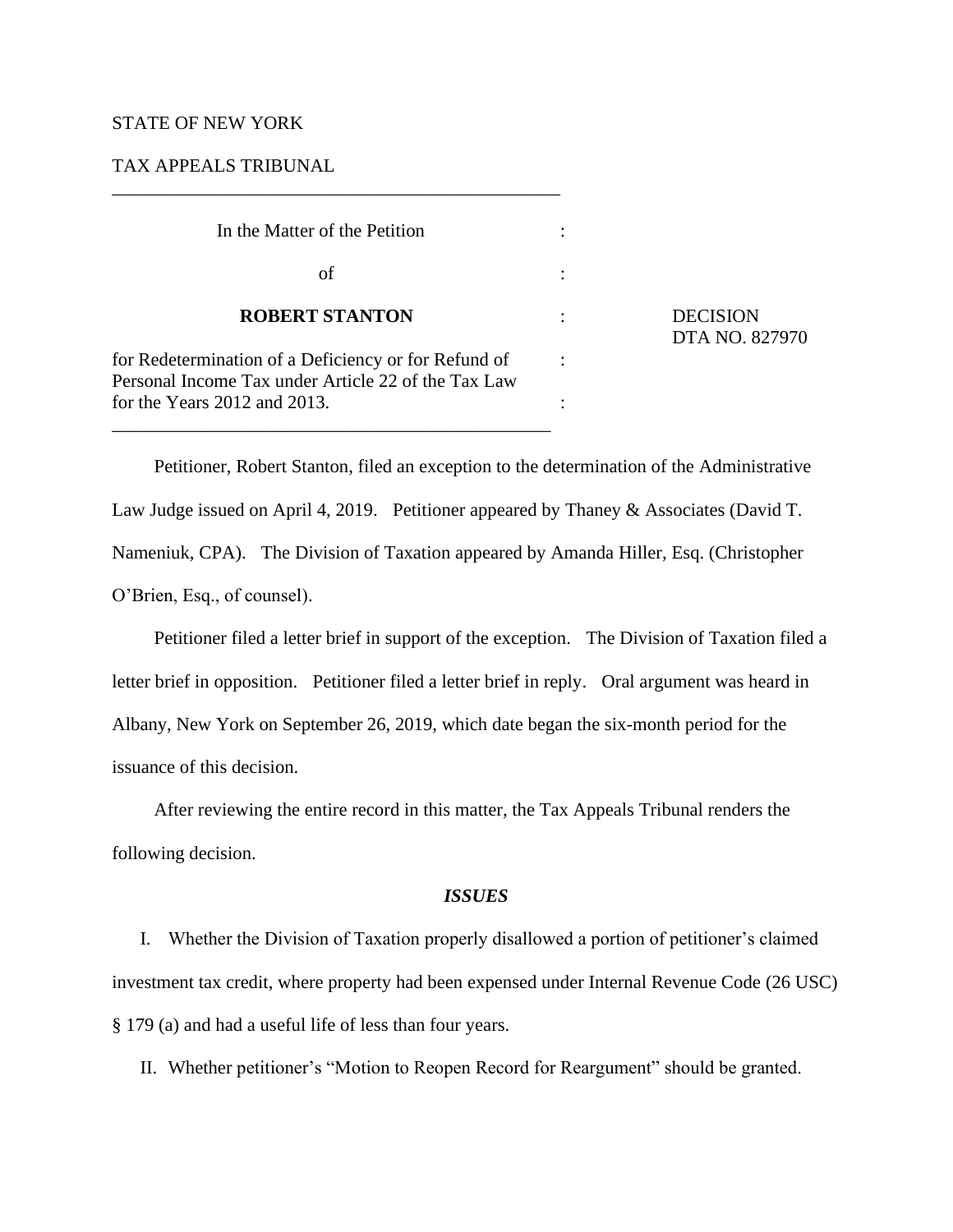III. Whether this matter should be remanded to the Administrative Law Judge to address an issue first raised after the issuance of the determination

#### *FINDINGS OF FACT*

We find the facts as determined by the Administrative Law Judge, except that we have modified finding of fact 9 and have made additional findings of fact, numbered 10 through 14. The Administrative Law Judge's findings of fact, the modified finding of fact and the additional findings of fact appear below.

1. Refractron Technologies Corp. (Refractron), is an S corporation and a pass-through entity. Refractron is certified as an Empire Zone (EZ) enterprise for its facilities located in Wayne County. Its certificate of eligibility was effective as of December 4, 2003.

2. Petitioner, Robert Stanton, owned 81.8% of Refractron's shares in 2012 and 2013.

3. Petitioner claimed an investment tax credit (ITC) via the pass-through entity Refractron on his New York State resident income tax returns form IT-201 for 2012 and 2013.

4. The Division of Taxation (Division) conducted an audit of petitioner's personal income tax returns and Refractron's S corporation franchise tax returns and reviewed the list of properties claimed for the ITCs for the tax years 2012 and 2013.

5. Refractron claimed Internal Revenue Code (IRC) (26 USC) § 179 expenses as well as ITCs on its New York tax returns for 2012 and 2013.

6. Refractron claimed ITCs on its returns for 2012 and 2013 for properties with a useful life of less than four years.

7. The auditor reviewed the returns and noted that Refractron did not reduce the cost basis of the ITC property by the amount of the property expensed under IRC (26 USC) § 179 (a). The auditor concluded that this was in error and an adjustment was made to the cost basis, which in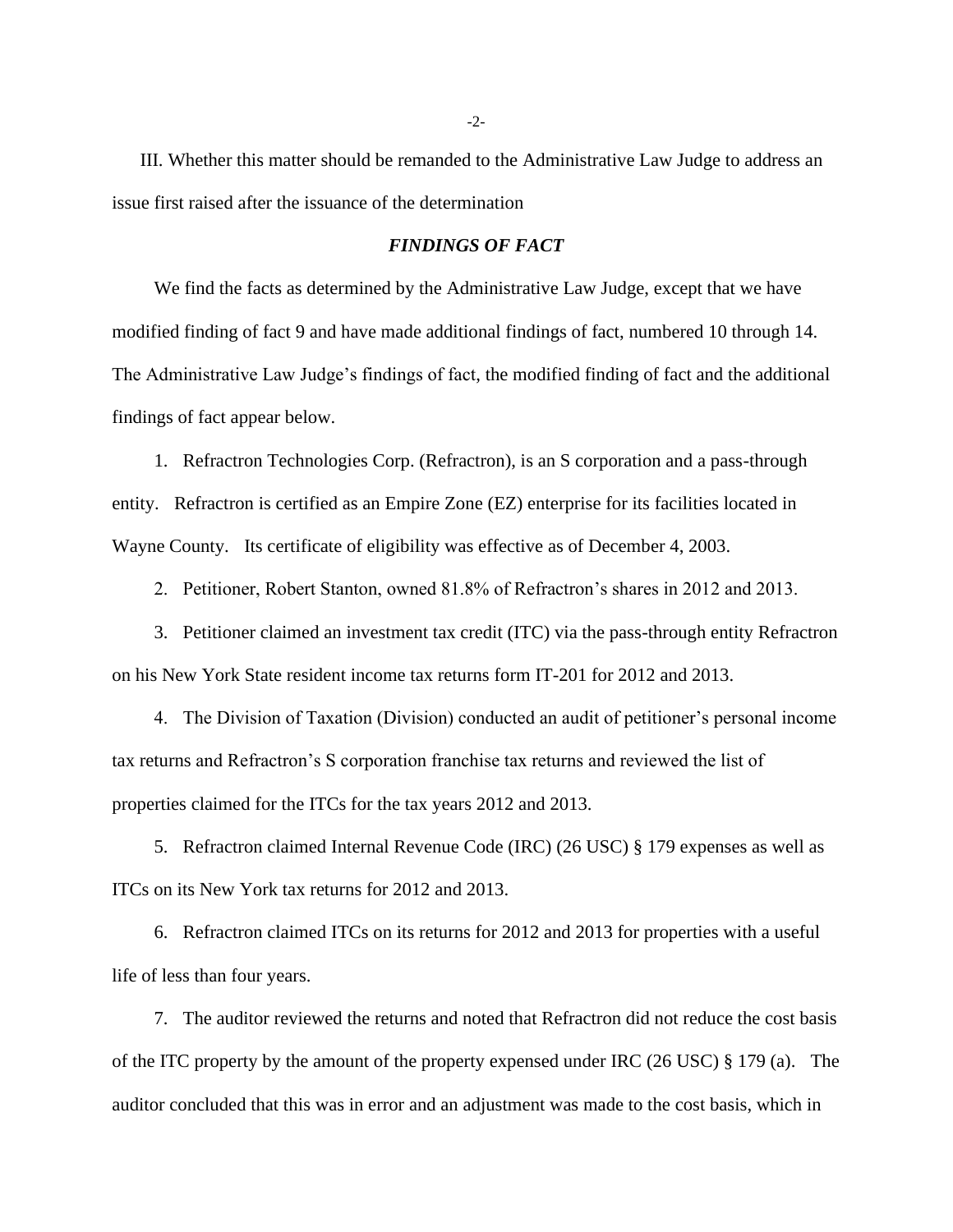turn resulted in an adjustment to the ITC claimed. The auditor further determined that Refractron improperly claimed ITCs for properties listed with a useful life of less than four years and disallowed the ITCs claimed for those properties.

8. The Division issued two notices of deficiency to petitioner for additional tax due. Notice of deficiency, assessment ID #L-044298552, dated March 18, 2016, asserted tax due in the amount of \$80,746.00, plus interest, for tax year 2012. Notice of deficiency, assessment ID #L-044798764, dated November 4, 2016, asserted tax due in the amount of \$5,229.00, plus interest, for tax year 2013.

9. The petition argues that petitioner properly claimed both IRC (26 USC) § 179 (a) deductions and ITCs with respect to the same property during the years at issue. The petition thus contends that the notices of deficiency should be canceled. The parties agreed to proceed on a submission basis before the Administrative Law Judge, who provided the parties with a schedule for the submission of documents and briefs. Petitioner did not submit any evidence into the record and did not file an initial brief under the schedule. The Division submitted documents and a letter brief in accordance with the schedule. Petitioner's brief in reply to the Division's brief was due by October 11, 2018. Petitioner attempted to file a reply letter brief dated November 1, 2018 and received by the Division of Tax Appeals on November 5, 2018. The Administrative Law Judge rejected petitioner's reply letter brief as late-filed. In a February 22, 2019 letter, petitioner requested that the Administrative Law Judge reconsider her rejection of his reply brief. That request was denied. The Administrative Law Judge thus did not consider petitioner's reply letter brief in reaching her determination.

10. Petitioner's November 1, 2018 reply letter brief acknowledges that petitioner's 2012 and 2013 returns were erroneous to the extent that those returns claim both IRC (26 USC) § 179

-3-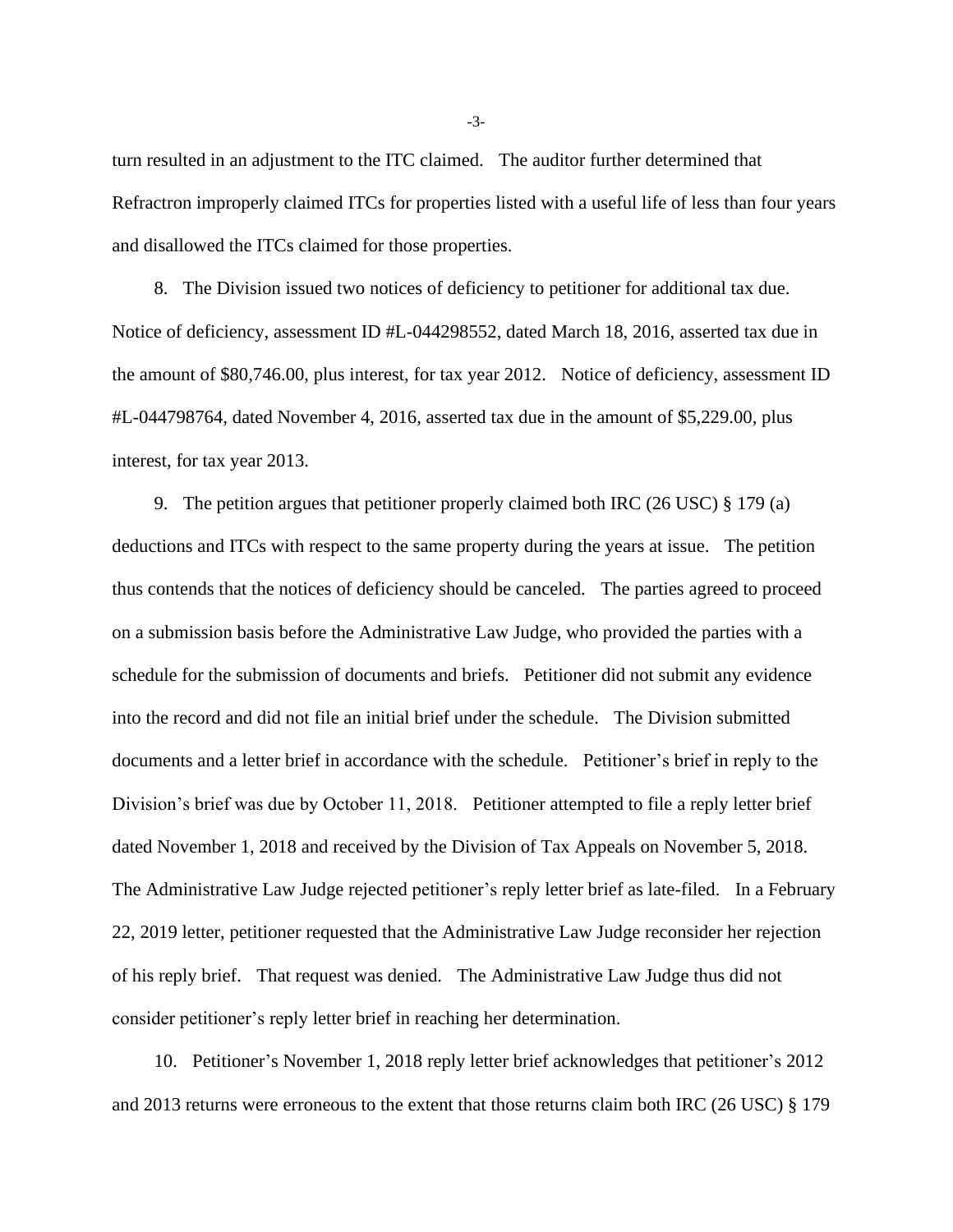expense deductions and ITCs with respect to the same property. In contrast to his position in the petition, petitioner's reply letter brief concedes that the Division properly recomputed his income tax liability for those years. The reply letter brief also sought to raise a new issue in this matter. Specifically, petitioner requested an opportunity to file amended returns to correct the errors therein.

11. On April 30, 2019, petitioner filed a timely exception to the Administrative Law Judge's April 4, 2019 determination with the Tax Appeals Tribunal.

12. On July 3, 2019, petitioner brought a "Motion to Reopen Record for Reargument" by which he requested that the April 4, 2019 determination "be reopened for argument . . . for an issue that was not addressed [therein]." Petitioner filed his motion simultaneously with both the Administrative Law Judge and the Tax Appeals Tribunal.

13. In a letter dated July 9, 2019, the Supervising Administrative Law Judge responded to petitioner's motion to the Administrative Law Judge. The letter advised petitioner that, as the motion was filed after petitioner's exception, the Administrative Law Judge was without authority under the Tax Appeal Tribunal's Rules of Practice and Procedure (20 NYCRR Part 3000) to address the motion.

14. In a letter dated July 9, 2019, the Secretary to the Tax Appeals Tribunal advised petitioner that the motion would be addressed in the Tribunal's decision.

### *THE DETERMINATION OF THE ADMINISTRATIVE LAW JUDGE*

The Administrative Law Judge addressed the sole issue raised in the petition. That is, whether the Division properly disallowed New York investment tax credits claimed by petitioner through Refractron during the years at issue.

-4-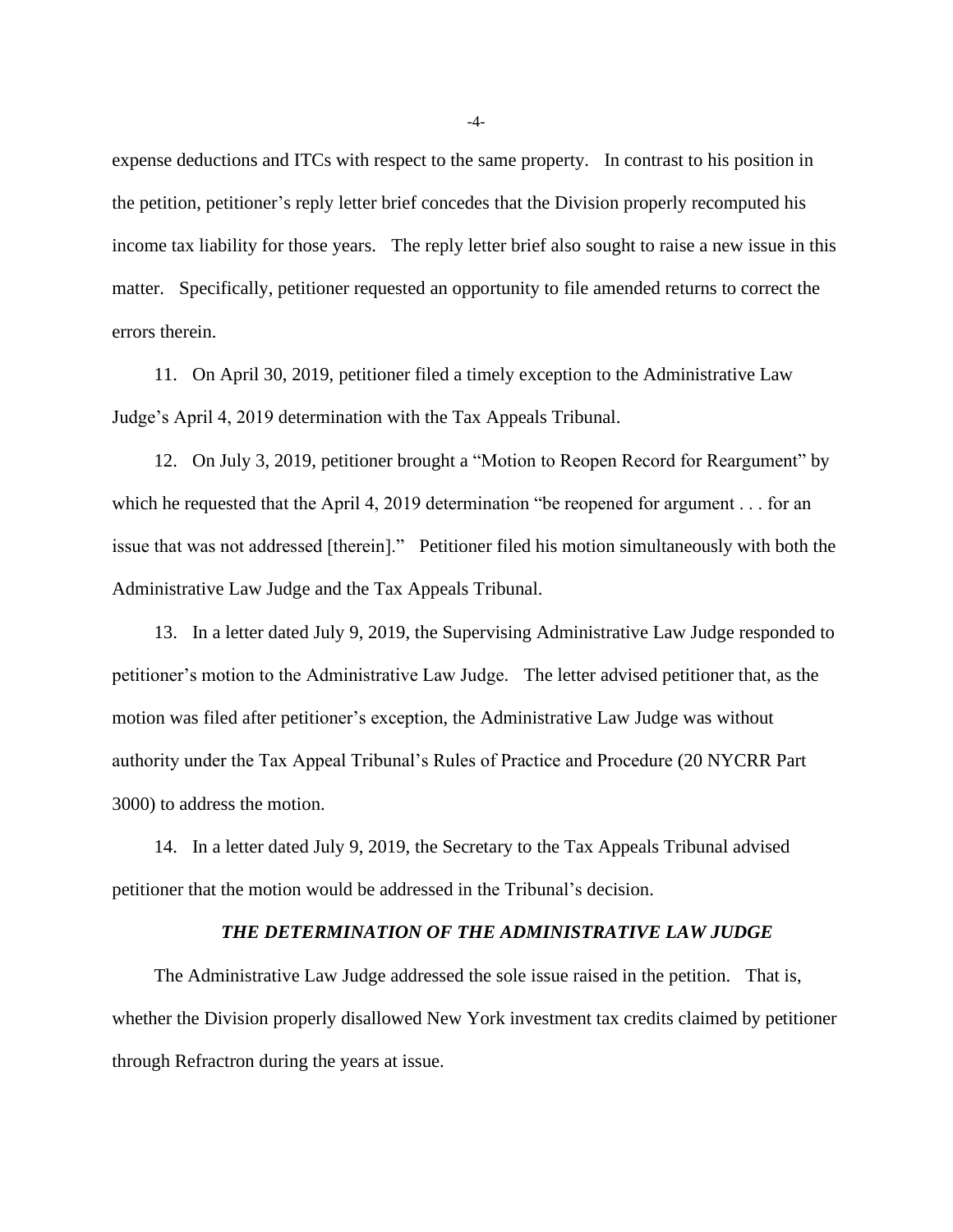The Administrative Law Judge agreed with the Division's audit finding that petitioner improperly claimed investment tax credits where he also claimed Internal Revenue Code (IRC) (26 USC) § 179 expenses on the same property. The Administrative Law Judge found that petitioner reduced his cost basis in the property to zero by claiming the expense deduction. The Administrative Law Judge noted that the relevant investment tax credit provision, Tax Law former § 210.12 (b) (i) (renumbered § 210-B [1] [b] [i]), states that the property upon which the credit is claimed must be depreciable pursuant to IRC (26 USC) § 167. The Administrative Law Judge reasoned that, where, as here, the cost basis of property has been reduced to zero by the expense deduction, such property is no longer depreciable under IRC (26 USC) § 167. Accordingly, an investment tax credit is not allowed with respect to that property.

The Administrative Law Judge also found that the Division properly disallowed the claimed ITCs where the subject property had a useful life of less than four years. The Administrative Law Judge noted that the relevant statute states that, for the credit to be allowed, the property must "have a useful life of four years or more" (Tax Law former § 210.12 [b]). The Administrative Law Judge noted that the Division made this audit determination after reviewing Refractron's own records.

### *ARGUMENTS ON EXCEPTION*

Petitioner does not take issue with the Administrative Law Judge's conclusion that the Division properly disallowed his claimed investment tax credit for the years at issue. Hence, he no longer contests the notices of deficiency. Rather, in his exception and his "Motion to Reopen Record for Reargument," as well as his rejected November 1, 2018 reply letter brief, petitioner takes the position that he mistakenly claimed IRC (26 USC) § 179 expense deductions during the years at issue and acknowledges that, accordingly, those returns were erroneous. Petitioner

-5-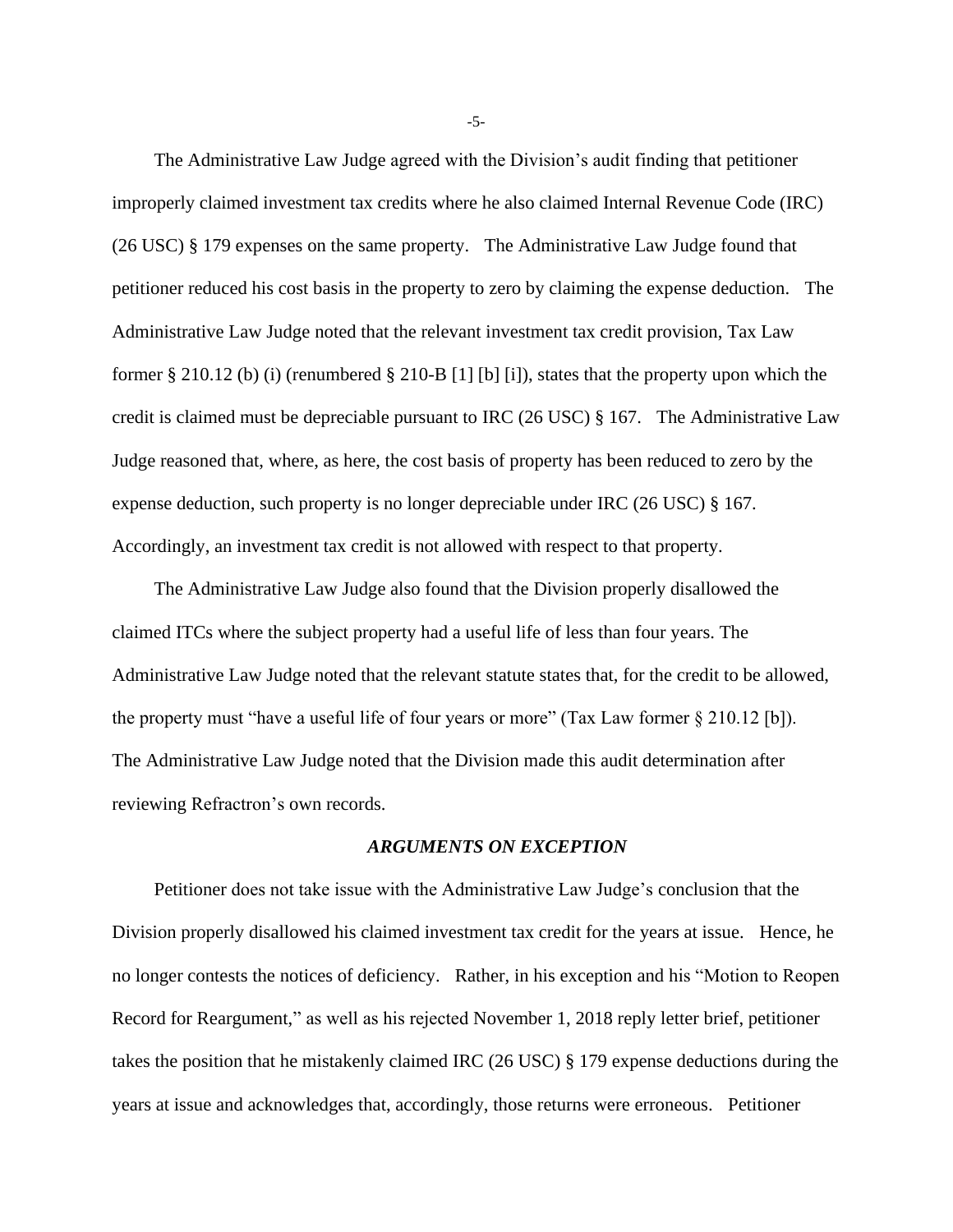seeks to file amended returns for those years to meet his "duty of consistency" in tax reporting and to thereby properly claim ITC benefits for later years. Petitioner contends that he was not aware of the October 11, 2018 due date for his reply brief in which he first attempted to raise this issue. Petitioner requests that this Tribunal remand the present matter to the Administrative Law Judge to address this new issue. He further requests that the record be reopened to submit the amended returns for 2012 and 2013. At oral argument, petitioner's representative asserted that the Division agreed to accept such amended returns at the conciliation conference held in this matter. Petitioner requests the opportunity to submit evidence of such an agreement if the record is reopened.

The Division contends that the Administrative Law Judge correctly decided that petitioner was ineligible for the claimed ITCs. The Division also contends that this Tribunal should not consider arguments and evidence filed after the record has been closed and notes that the issues raised in petitioner's November 1, 2018 reply letter brief were not raised before the Administrative Law Judge.

# *OPINION*

Given petitioner's concession that the Administrative Law Judge correctly addressed the substantive issue before her, that issue is not before us on this exception. Rather, the present matter involves whether petitioner may raise a new issue and submit evidence after the time for the submission of evidence and arguments has expired.

As noted, petitioner first attempted to raise the issue of whether he may file amended returns in his reply letter brief to the Administrative Law Judge, dated November 1, 2018, which was rejected by the Administrative Law Judge as late-filed. "[A]dministrative law judges have wide discretion in fixing the time for the filing of documents [not required to be filed under the

-6-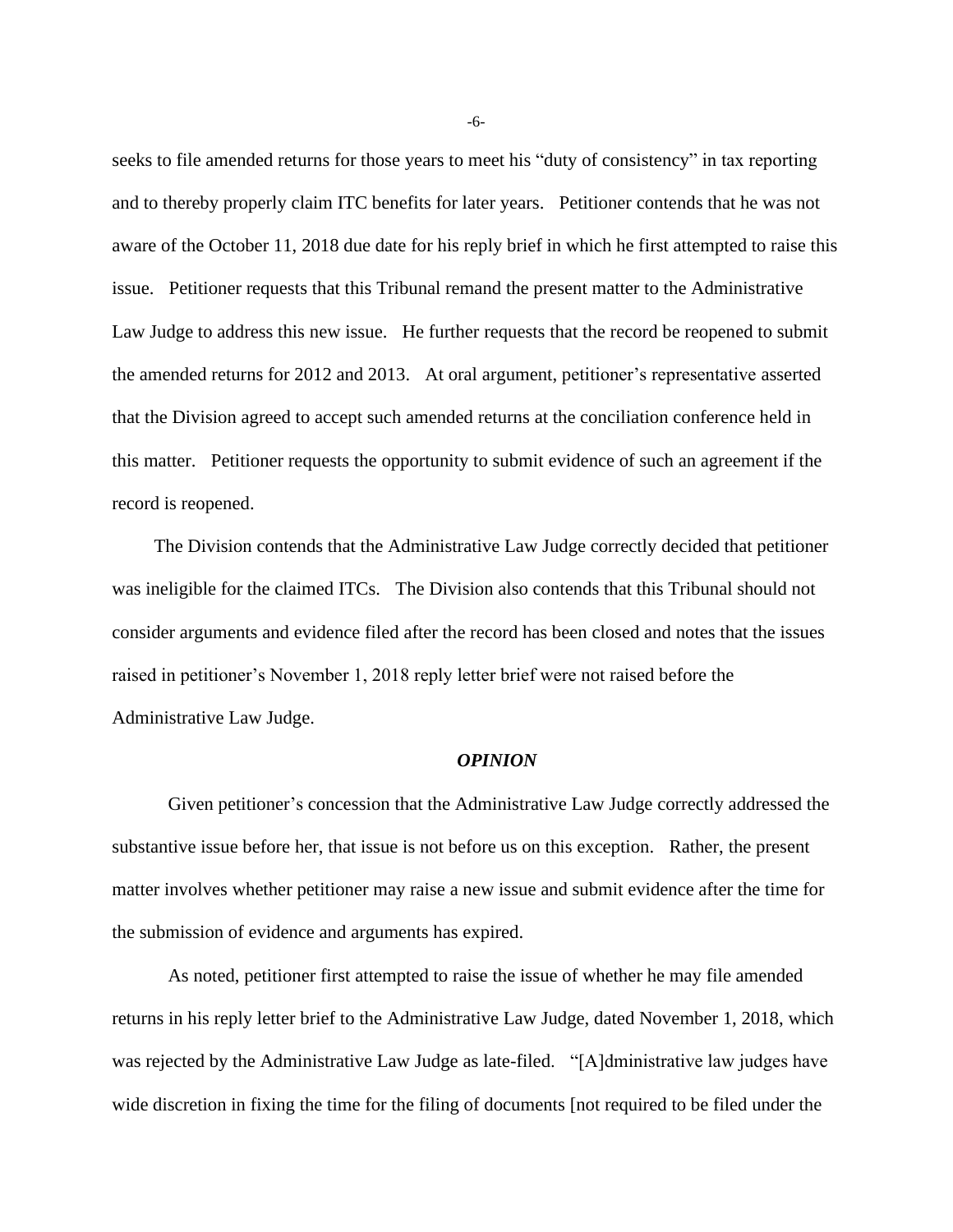Tax Law or regulations] pursuant to a proceeding before the Division of Tax Appeals" (*Matter of Greenfeld*, Tax Appeals Tribunal, March 7, 2019; 20 NYCRR 3000.15 [c] [3]; *see also* State Administrative Procedure Act § 304 [4]). The circumstances of each case determine whether a late-filed brief should be excluded from the record and not considered in rendering a determination or decision (*Matter of O'Keh Caterers*, Tax Appeals Tribunal, November 5, 1992). Here, petitioner's November 1, 2018 reply letter brief was received by the Division of Tax Appeals more than three weeks after it was due and there is no support in the record for petitioner's claim on exception that he was not aware of the reply brief's due date. Under these circumstances, the Administrative Law Judge's decision to reject the reply letter brief was within her discretionary authority under 20 NYCRR 3000.15 (c) (4).

Petitioner also sought to raise this issue through his "Motion to Reopen Record for Reargument," made to the Administrative Law Judge after petitioner had filed his exception in this matter. As the Supervising Administrative Law Judge's letter to petitioner noted, an administrative law judge has no power to grant such a motion after an exception has been filed (*see* 20 NYCRR 3000.16 [b]). Additionally, the Rules of Practice and Procedure provide that such a motion must be made to the Administrative Law Judge who rendered the determination within thirty days after the issuance of the determination (*id.*). Petitioner's motion to the Administrative Law Judge was thus procedurally improper under our rules and was dismissed accordingly. We note that these procedures are necessary to maintain an administrative hearing process that is "defined and final" and, thus, "fair and efficient" (*Matter of Zheng*, Tax Appeals Tribunal, October 10, 2019 quoting *Matter of Schoonover*, Tax Appeals Tribunal, August 15, 1991). For purposes of this exception, we deem the Supervising Administrative Law Judge's

-7-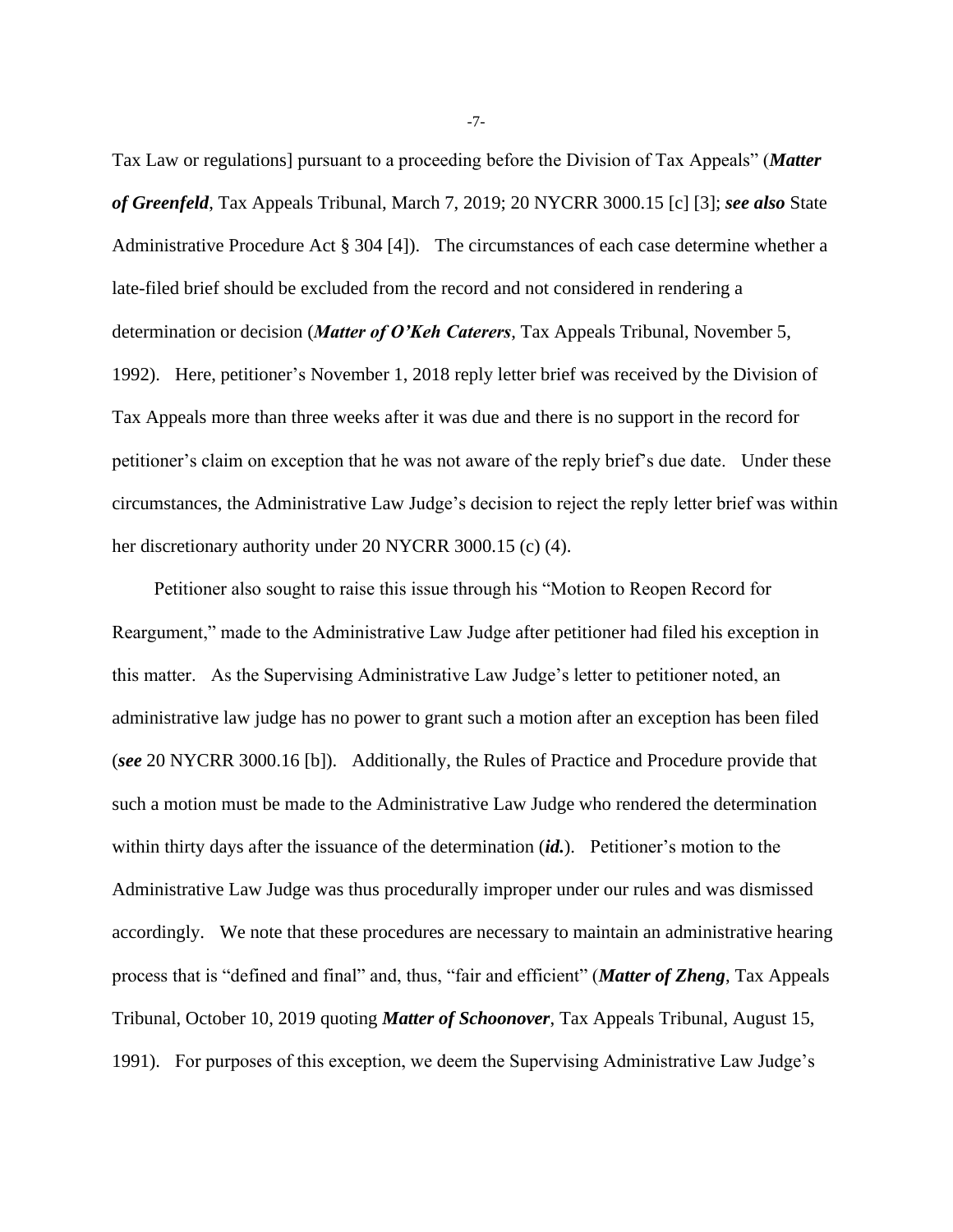July 9, 2019 letter to petitioner as an order dismissing petitioner's motion to the Administrative Law Judge. We affirm that order here.

Petitioner's "Motion to Reopen Record for Reargument" to this Tribunal is also properly dismissed. Although our rules do provide for a motion for reargument to the Tribunal, such a motion is properly made *after* the Tribunal's decision has been issued (20 NYCRR 3000.16 [c]). A motion for reargument to the Tribunal is analogous to a motion brought under CPLR 2221 (d) and is "designed to afford a party an opportunity to establish that the [Tribunal] overlooked or misapprehended the relevant facts, or misapplied any controlling principle of law" (*Matter of Sungard Sec. Fin., LLC*, Tax Appeals Tribunal, September 25, 2015 quoting *Foley v Roche*, 68 AD2d 558, 567 [1st Dept 1979], *lv denied* 56 NY2d 507 [1982]). Such circumstances are not present, where, as here, a Tribunal decision is pending.

We next consider petitioner's request, made in his exception, to remand this matter to the Administrative Law Judge to address the issue of whether petitioner may file amended returns for 2012 and 2013 and to re-open the record to receive such amended returns in evidence, as well as evidence of a purported agreement between petitioner and the Division for the submission of such returns. We decline petitioner's request. The Administrative Law Judge addressed the sole issue before her and petitioner concedes that her analysis was correct. Furthermore, the Administrative Law Judge properly did not consider petitioner's late-filed letter reply brief and petitioner's post-determination motion was properly dismissed. There is no basis for a remand under these circumstances. As noted previously, definition and finality are necessary elements of a fair and efficient hearing system (*Matter of Schoonover*). A remand under the present circumstances would tend to render our system undefined and inconclusive by permitting a second hearing where, as here, a petitioner simply failed to raise an issue the first time around.

-8-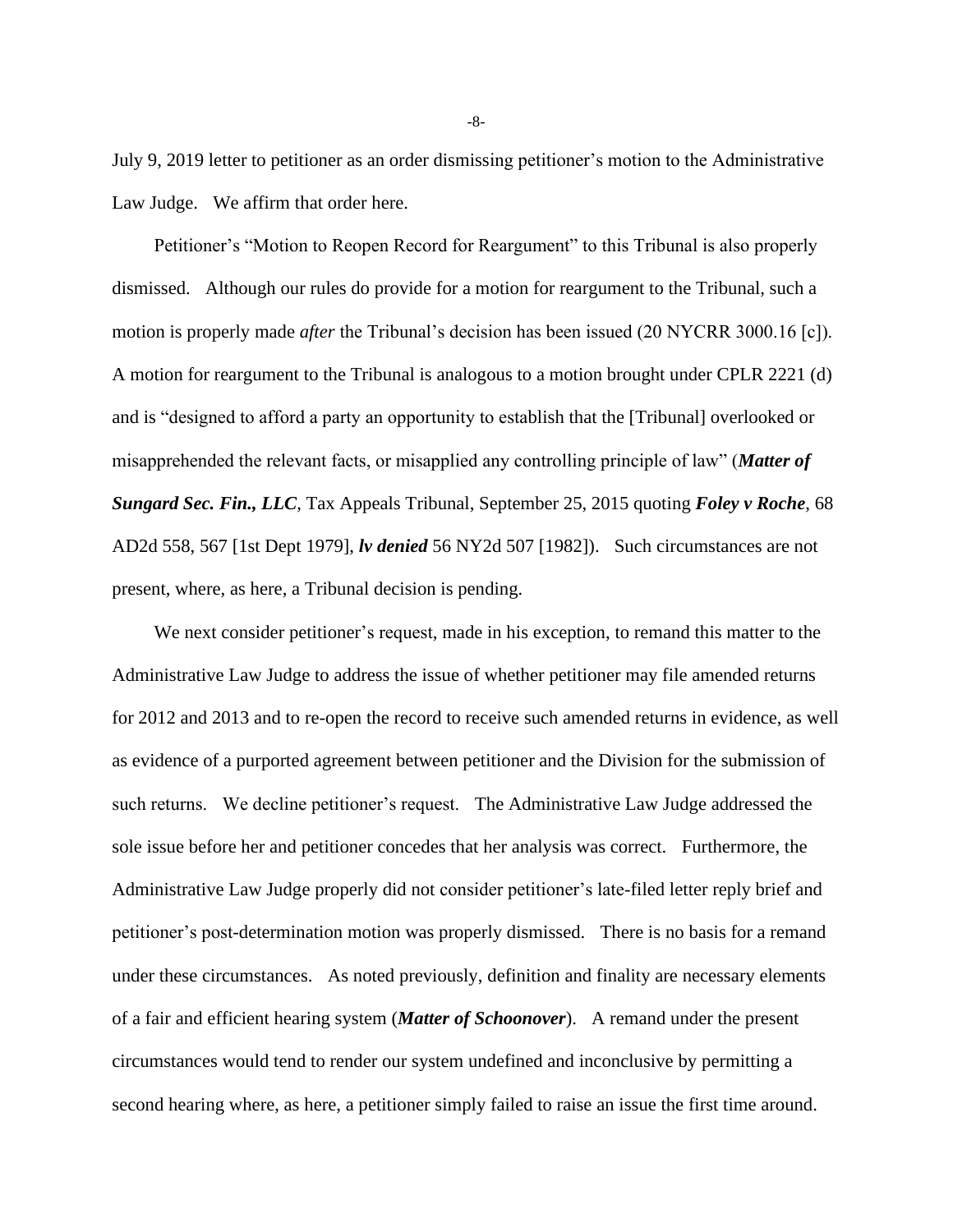We note also that this Tribunal shall not consider petitioner's new issue and will not consider any new evidence on exception. Pursuant to the principles of definition and finality in our hearing system, as discussed, we have a longstanding policy against considering evidence that was not made part of the record below (*see e.g. Matter of Sacko*, Tax Appeals Tribunal, June 7, 2018). The same principles have also compelled us to decline to consider new issues on exception that require additional factual foundation, such as the issue that petitioner seeks to raise here (*see e.g. Matter of Coram Diner Corp.*, Tax Appeals Tribunal, March 12, 2015).

Finally, we note that even absent these procedural impediments, the issue of petitioner's request to be permitted to file amended 2012 and 2013 returns would be inappropriate to consider because we lack subject matter jurisdiction to do so. Our jurisdiction is limited (*Matter of Scharff*, Tax Appeals Tribunal, October 4, 1990, *vacated on other grounds sub nom Matter of New York State Dept. of Taxation & Fin. v Tax Appeals Trib.*, 151 Misc 2d 326, 332-333 [Sup Ct Alb Cty 1991]). We cannot extend our authority to areas not specifically delegated to us (*Matter of Meltzer*, Tax Appeals Tribunal, March 29, 2018). Additionally, a defect in subject matter jurisdiction cannot be waived (*Strina v Troiano*, 119 AD2d 566, 567 [2nd Dept 1986]; *see also* Siegel and Connors, NY Prac § 8 [6th Ed 2019]). We note also that the question of subject matter jurisdiction in the present matter was properly raised by this Tribunal at oral argument and petitioner's representative was given an opportunity to respond at that time (*see Matter of New York State Dept. of Taxation & Fin. v Tax Appeals Trib.*; Tax Law § 2006 [5]; 20 NYCRR 3000.9 [a] [6]).

All proceedings in the Division of Tax Appeals "shall be commenced by the filing of a petition . . . protesting any *written notice* of the division of taxation which has advised the petitioner of a tax deficiency, a determination of tax due, a denial of a refund or credit

-9-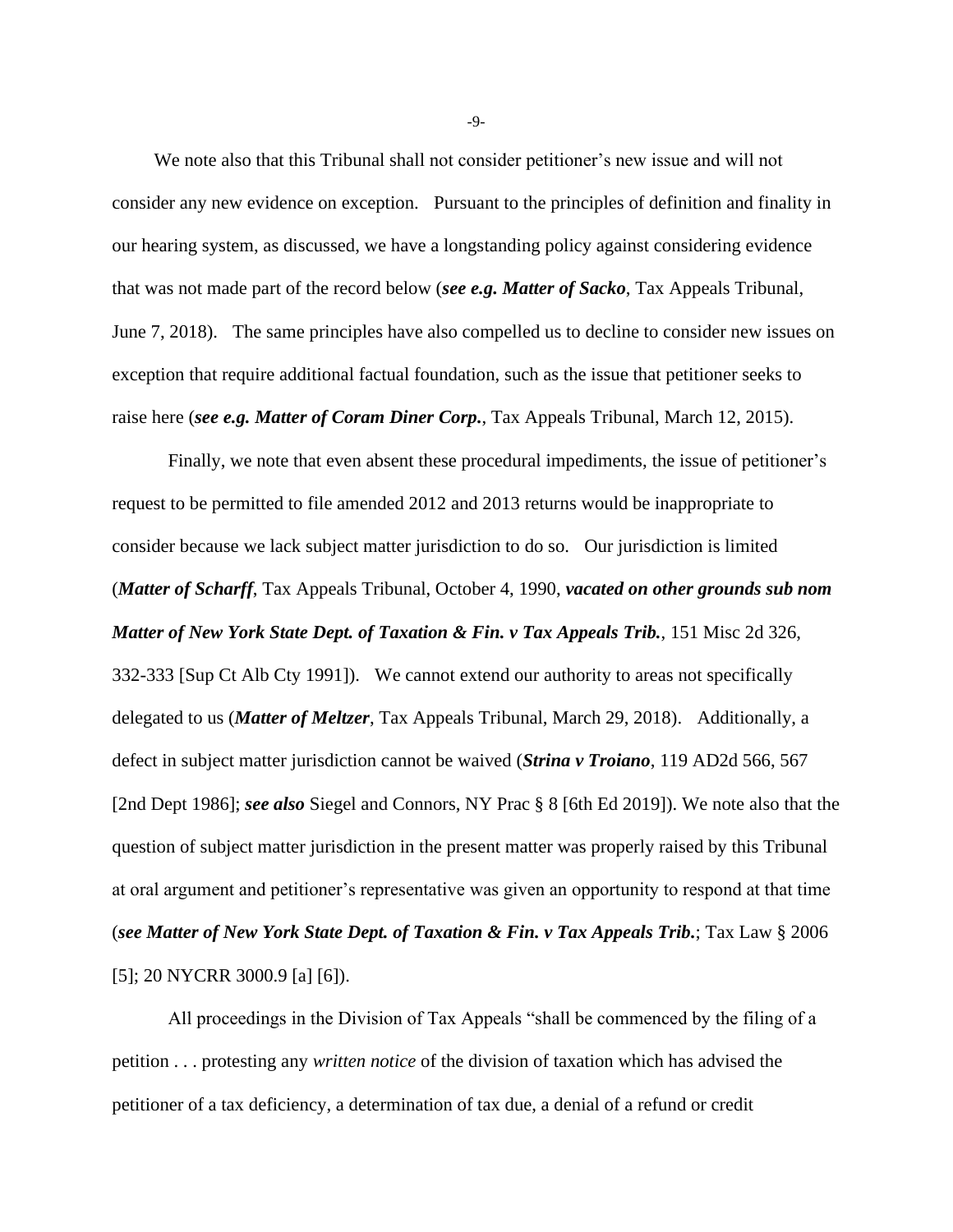application, ... or any other notice which gives a person a right to a hearing" (Tax Law  $\S 2008$ ) [1]; emphasis added). There is no written notice of the Division in the record regarding whether petitioner may file amended returns.<sup>1</sup> Hence, no right to a hearing ever arose with respect to this question.

Accordingly, it is ORDERED, ADJUDGED and DECREED that:

- 1. The exception of Robert Stanton is denied;
- 2. The determination of the Administrative Law Judge is affirmed;
- 3. The Supervising Administrative Law Judge's denial of petitioner's "Motion to Reopen Record for Reargument" made to the Administrative Law Judge is affirmed;
- 4. Petitioner's "Motion to Reopen Record for Reargument" made to this Tribunal is denied;
	- 5. The petition of Robert Stanton is denied; and
	- 6. The notices of deficiency, dated March 18, 2016 and November 4, 2016, are sustained.

<sup>&</sup>lt;sup>1</sup> Indeed, there is no evidence in the record that the Division has even considered this question. On this point, we observe that petitioner's claim made at oral argument that the Division agreed to accept amended returns during the conciliation conference is dubious, considering that it is unsubstantiated and that the petition makes no reference to any such agreement.